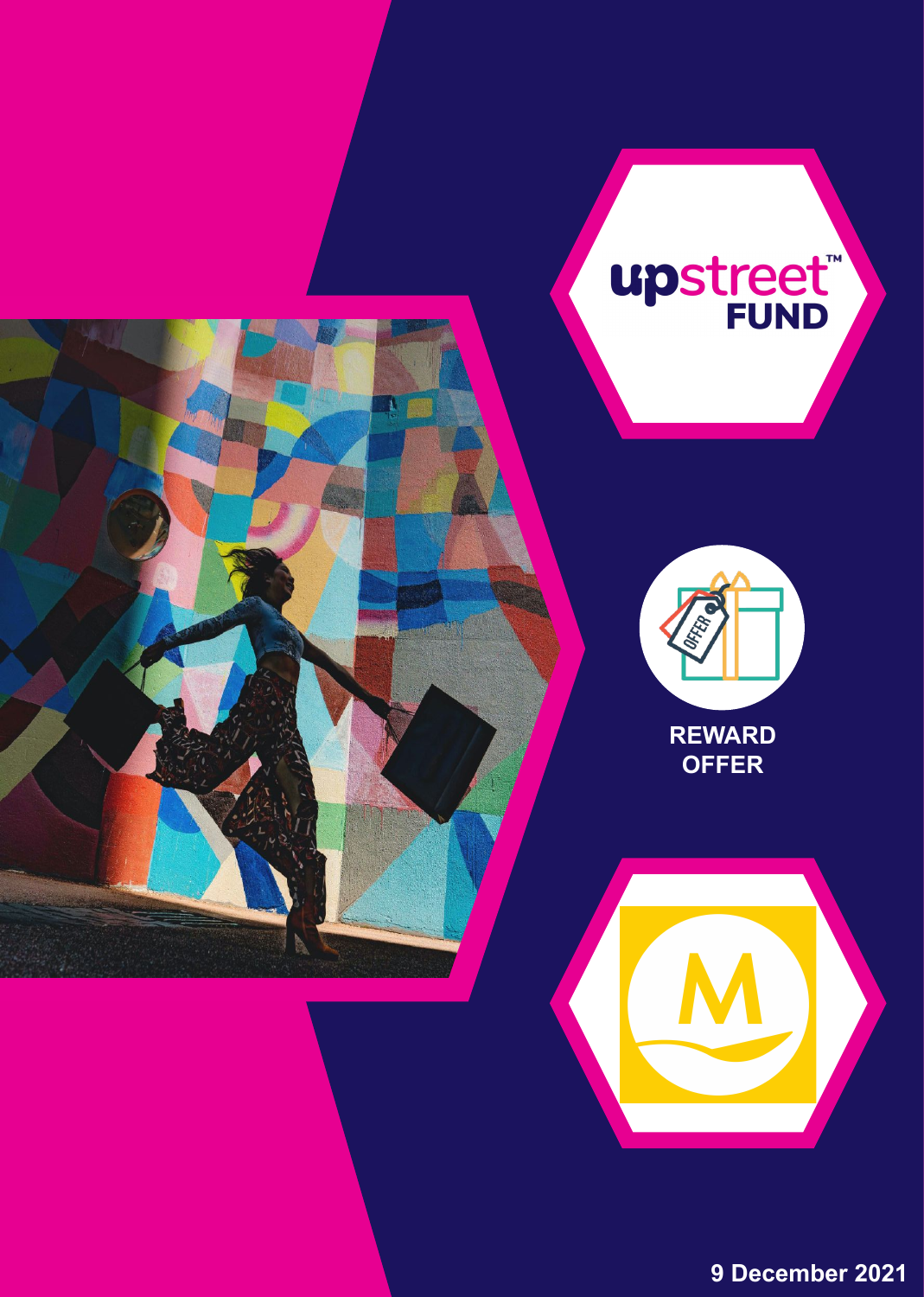# upstreet<sup>®</sup>

# **ABOUT MARLEY SPOON**

Marley Spoon is a flexible subscription service that allows you to automatically receive dishes based on your taste preferences.

# **YOUR REWARD**

Earn **2%** of the purchase value in fractional share ownership in Marley Spoon AG (ASX: MMM).

#### **Rules for reward values under \$50:**

- The fractional share reward cannot be withdrawn for 31 days from the time the shares are placed in the user's account.

- Fractional share rewards may be completely or partially reversed if the service / product is cancelled, refunded, or changed.

#### **Rules for reward values equal to or over \$50:**

- The fractional share reward may be held as a pending transaction until the service / product is completed.

- The pending transaction may be cancelled or adjusted if the service / product is cancelled, refunded, or changed.

## **ABOUT UPSTREET**

Upstreet facilitates a share reward program between companies and their customers. When a customer makes a purchase, they can earn fractional shares in either the company where they made the purchase or an exchange traded fund.

Upstreet also facilitates a share gifting program. When a customer purchases a share e-gift card with a chosen company (only companies listed in the Investment Options List (IOL),

[https://www.upstreet.co/investment-options-list\)](https://storage.googleapis.com/publicdocs.upstreet.co/2021-04-Upstreet-InvestmentOptions-6-Dec-2021.pdf), they can choose to reward a receiver who can earn fractional shares in the company. See the Share Gifting Reward Offer [here.](https://storage.googleapis.com/publicdocs.upstreet.co/2021-01-Share-Gifting-Reward-Offer.pdf)

Customers can make a purchase through Upstreet's free app or online using the Upstreet Chrome Extension. The Upstreet App is available on the App Store and Google Play. With the App you can make a purchase with a brand and also view your portfolio of fractional shares.

#### **Earn shares in Marley Spoon AG**

Eligible participants in this Reward Offer will receive a rebate on purchases made with Marley Spoon applied towards fractional shares in Marley Spoon AG, listed on the ASX under the ticker code "MMM".

When Upstreet receives your reward from Marley Spoon, we will invest it into the Marley Spoon Investment Option of the Upstreet Fund (ARSN 643 467 798). The Marley Spoon Investment Option holds securities in Marley Spoon AG (which means you will hold a fractional interest in the underlying securities).

| <b>Company</b>  | <b>Marley Spoon AG</b> |
|-----------------|------------------------|
| <b>Exchange</b> | <b>ASX</b>             |
| Code            | <b>MMM</b>             |
| <b>Currency</b> | <b>AUD</b>             |

For more information about the Upstreet Fund or Marley Spoon Investment Option, please see the Product Disclosure Statement (PDS)

[https://www.upstreet.co/product-disclosure-st](https://storage.googleapis.com/publicdocs.upstreet.co/2021-04-Upstreet-Product-Disclosure-Statement-05.pdf) [atement.](https://storage.googleapis.com/publicdocs.upstreet.co/2021-04-Upstreet-Product-Disclosure-Statement-05.pdf)

### **Limited offer**

This Reward Offer is available to a limited number of participants, for a limited aggregate reward amount and may apply for a limited time only. It may also be changed or revoked at any time. When the Reward Offer ends, further participants may no longer be able to participate.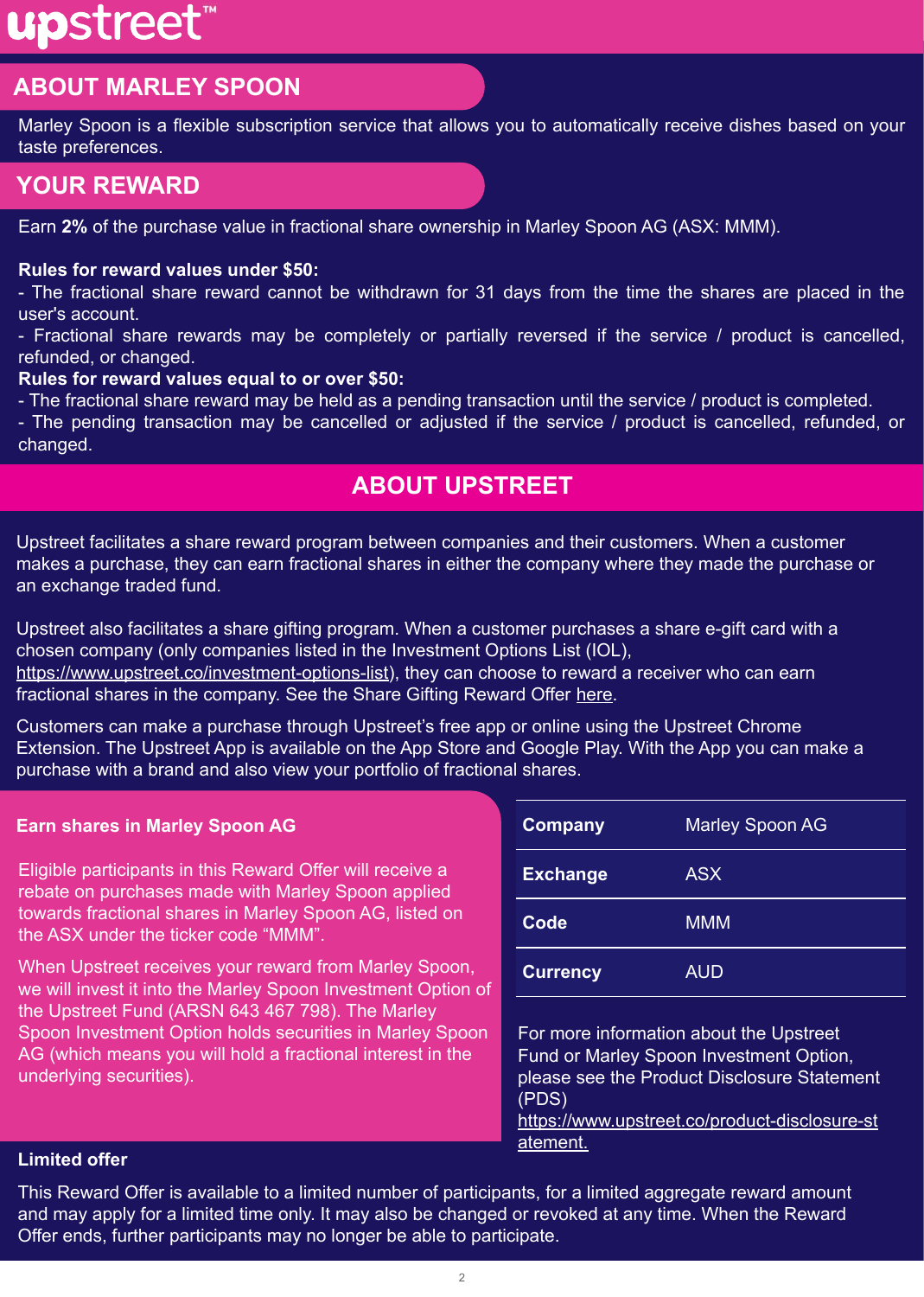# upstreet

# **HOW TO REDEEM**

To earn fractional shares in ASX: MMM with every online order shop through the Upstreet App or Chrome Extension:

#### **Get the app:**

Download the free Upstreet app via the App Store or Google Play. Create a profile and link your bank account.



**1**

#### **Learn about this offer:**

Click 'Shop Now' on the Upstreet app and select the brand to see the latest information and how to redeem.



### **Shop online and earn:**

Click 'Earn Shares Online' on the brand's page, this will take you to the brand's website, and then you can start shopping. Fractional share rewards will be added to your portfolio on your Upstreet App automatically with every eligible purchase. It may take up to 24 hours for a transaction notification to appear in the app. (If you do not receive a notification, email us at support@upstreet.co.)

#### **Shop through the Upstreet App OR Shop through the Upstreet Chrome Extension**



#### **Get the Upstreet Chrome Extension:**  Download the Upstreet Chrome Extension via the Google Webstore. Open the Chrome Extension. Log in to your Upstreet account. (If you do not have an Upstreet account, download the Upstreet App and create an account.)



**3**

#### **Learn about this offer:**

Using the Upstreet Chrome Extension, search for the brand and click 'here' to see the latest information on the Upstreet website and how to redeem.



Back in the Upstreet Chrome Extension, search for the brand and click the arrow next to to it to start shopping. Fractional share rewards will be added to your portfolio on your Upstreet App automatically with every eligible purchase. It may take up to 24 hours for a transaction notification to appear in the app. (If you do not receive a notification, email us at support@upstreet.co.)

### **What is a fractional share?**

A fractional share is less than one share.

### **Can I sell fractional shares?**

Yes, you can. To withdraw some or all of your fractional shares, go to "Profile", select "Sell your shares", enter your passcode and follow the directions, or, simply email us at [support@upstreet.co](mailto:support@upstreet.co) and we will help you.

### **Is there any cost involved?**

Upstreet does not charge any fees or commissions on active portfolios. You will only be charged a small inactivity fee, \$0.50 per month, if you do not earn rewards for a period of six months.

Make sure you read and consider the PDS before participating: https://www.upstreet.co/product-disclosure-statement.

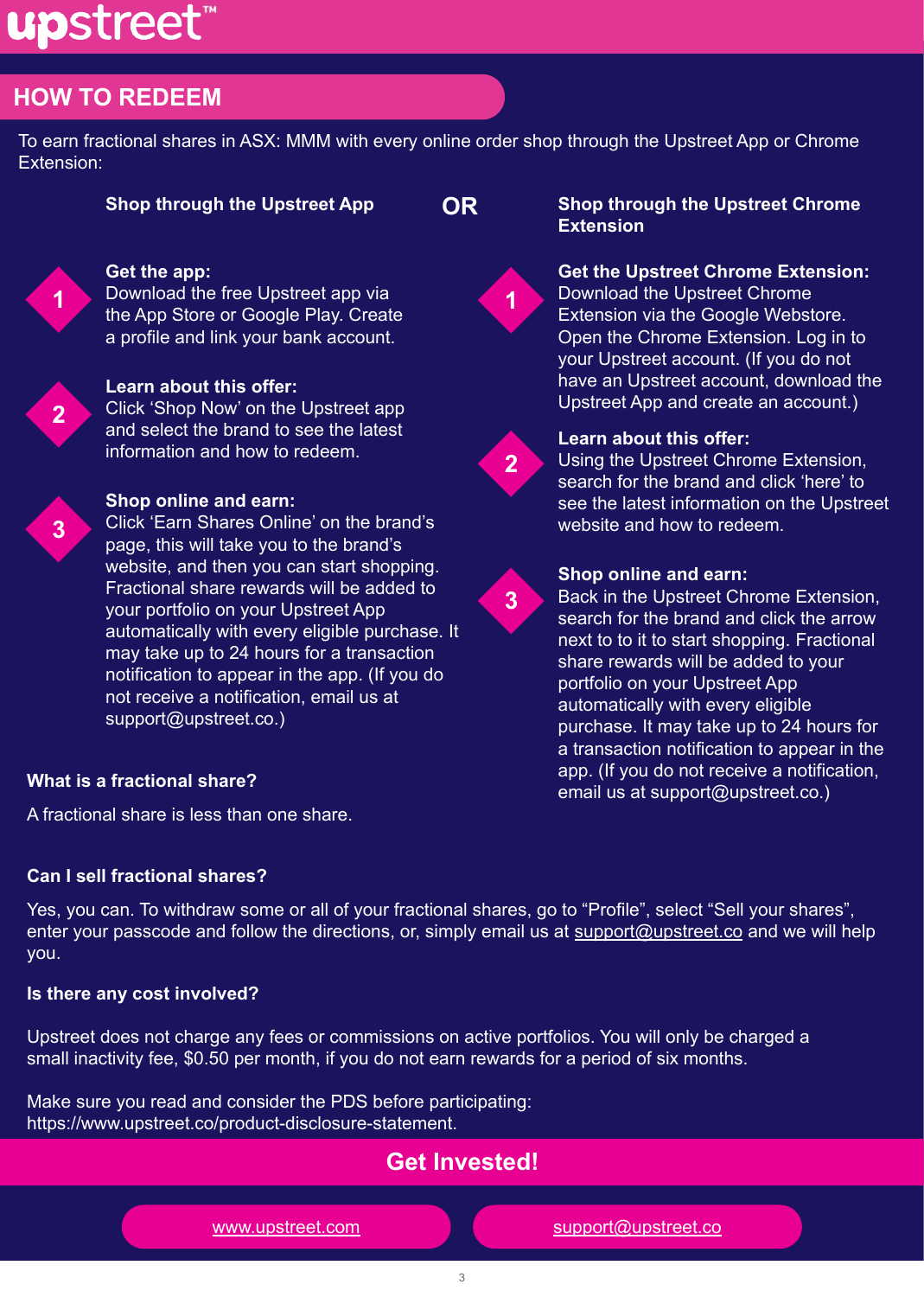

# **Share reward eligibility**

| Type of purchase                | <b>Eligible for share reward?</b> |
|---------------------------------|-----------------------------------|
| Purchasing a gift / e-gift card | <b>No</b>                         |
| Redeeming a gift / e-gift card  | Yes                               |

This document is issued by ESC Operations Pty Ltd (ACN 635 424 538, AR 1283 677) (Upstreet), who is an authorised representative of Cache Investment Management Pty Ltd (ACN 624 306 430 AFSL 514 360) (Cache). All information is general information only and does not take into account your personal circumstances, financial situation or needs. Before making a financial decision, you should read the product disclosure statement for the Upstreet Fund (ARSN 643 467 798) and consider whether the product is right for you and whether you should obtain advice from a professional financial adviser.



[www.upstreet.com](http://www.upstreet.co/) [support@upstreet.co](mailto:support@upstreet.co)m

Note: Information contained on this page is based on information prepared by Marley Spoon**,** and has not been independently verified. For more information about Marley Spoon**,** please see their website.

All reward offers describe rebates paid on eligible transactions under an affiliate arrangement with Marley Spoon**.** We do our best to ensure our representations are accurate, but we cannot guarantee the accuracy of these statements or that any reward amount will be paid at any time.